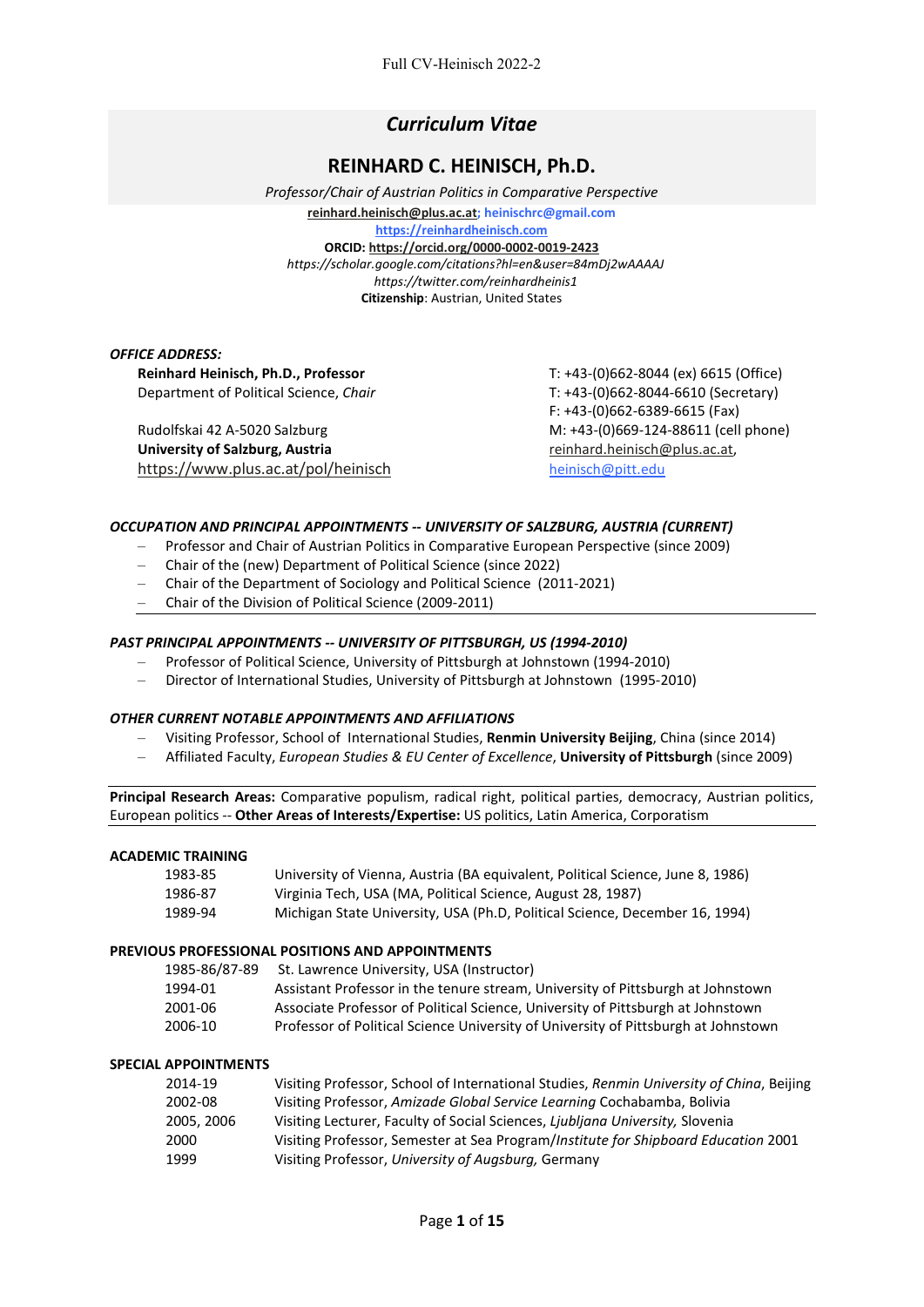## **GRANTS AND FELLOWSHIPS (SELECTION) (TOTAL AMOUNT: €5.4 MILLION/ AV. €497,000)**

- − Co-Principal Investigator WEAVE-Grant FWF/SNF-53028 Populism and Conspiracy in the COVID-19 Pandemic (2022-25).
- − Co-Principal Investigator HORIZON 2020 Project *Populism and Civic Engagement*/PaCE (2019-22)
- − PI Brookings Foundation Project: The One Percent Problem: Muslims in the West and the Rise of the New Populists/Austrian case (2018-2019)
- − Co-Coordinator HRSM– Austrian Cooperative Infrastructure for Electoral Research (2017-2021)
- − PI Yousef Abdul Latif H Jameel Foundation Grant (Moslem Youth Culture/Austria) (2014-2017)
- − PI, Marie Curie Grant/European Commission FP7 Grant (Populism and Euroscepticism) (2010-14)
- − Hewlett Foundation Grants, USA (1996, 2002)
- − UPJ Research Grants, USA (1996, 2001, 2004)
- − UCIS/Areas Studies Center Seed Grants, University of Pittsburgh (1997, 2003, 2000, 2005)
- − CRDF Research Grants, USA (1997, 2003)
- − SSRC Development Grant, USA (1997)
- − University of Pittsburgh, European Union Center Research Grant (1999)
- − European Community Studies Associations Grant/EU Social Policy (2000)
- − University of Pittsburgh, Provost Diversity Fellowship (1998)
- − Institute for the Study of World Politics Dissertation Fellowship (1992-94)

## **AWARDS, PRIZES, AND ACADEMIC DISTINCTIONS**

- − 2017 Austrian Science Prize (*Wissenschaftspreis*) by the Lupac Foundation/Austrian Parliament
- − 2009 David A. Portlock Outstanding International Educator Award, PaCIE.
- − 2009 Induction to Phi Kappa Phi
- − 2008 Lamda Pi Eta Teacher of the Year Award for Excellence in Teaching**.**
- − 2000 Phi Eta Sigma Political Science Instructor of the Year (national award)
- − 1994 Dissertation nominated for the APSA Gabriel Almond Award
- − 1986 Fulbright Scholarship

## **SERVICE TO THE DISCIPLINE -- SELECT APPOINTMENTS IN THE PROFESSION/ADVISORY BOARDS**

- − 2019-present **Austrian Research Association**, member, Advisory Board
- − 2014-18; 2020 -present **Austrian-American Fulbright Commission**, Advisory Board
- − 2018 Salzburg Global Seminar -- Salzburg Global American Studies Program, Advisory Board.
- − 2016-2019 elected to the University of Salzburg Senate
- − 2016-2017 **President of the Austrian Political Science Association**
- − 2014-2016 Vice President of the Austrian Political Science Association
- − 2010--present Dietrich W. Botstiber Foundation, USA, Scientific Advisory Board (USA)
- − 2009--present Salzburg Center of European Union Studies, Faculty Affiliate
- − 2012-2014 Austrian Academy of Sciences, Advanced Grants Committee
- − 2003 -2009 Association of Austrian Scientists in North America, Founding and Executive Member
- − 2007-2008 University of Pittsburgh/Johnstown **Taskforce on Global Education, Chair (USA)**
- − 2006-2015 Contemporary Austrian Studies, Advisory Board member,
- − 2006-2009 Amizade Global Service Learning, West Virginia University, Advisory Board (USA)
- − 2001-2004 Amizade Global Service Center Advisory Board (USA),
- − 2000-2010 Conseil Scientifique of Politique Européene*,* IEP Paris-CERI
- − 1999-2010 U. Pittsburgh ES&EU Center of Excellence Advisory Board (USA)
- − 1999-2010 U. Pittsburgh ES&EU Center of Excellence Regional Advisory Committee (USA)

## **MEMBERSHIPS**

Austrian Political Science Association (current); Council on European Studies (CES) (current); European Consortium of Political Research (current); International Political Science Association (current); European Political Science Association (current); Midwest Political Science Association (current); German Studies Association (current); European Union Studies Association (past); American Political Science Association (past); Pennsylvania Council of International Education (past)

**SERVICE AS EDITOR:** Nomos Publishing/Populism Series (Series Co-Editor) since 2014.

*Salzburger Jahrbuch der Politik* (Salzburg Yearbook of Politics) (Co-editor since 2018)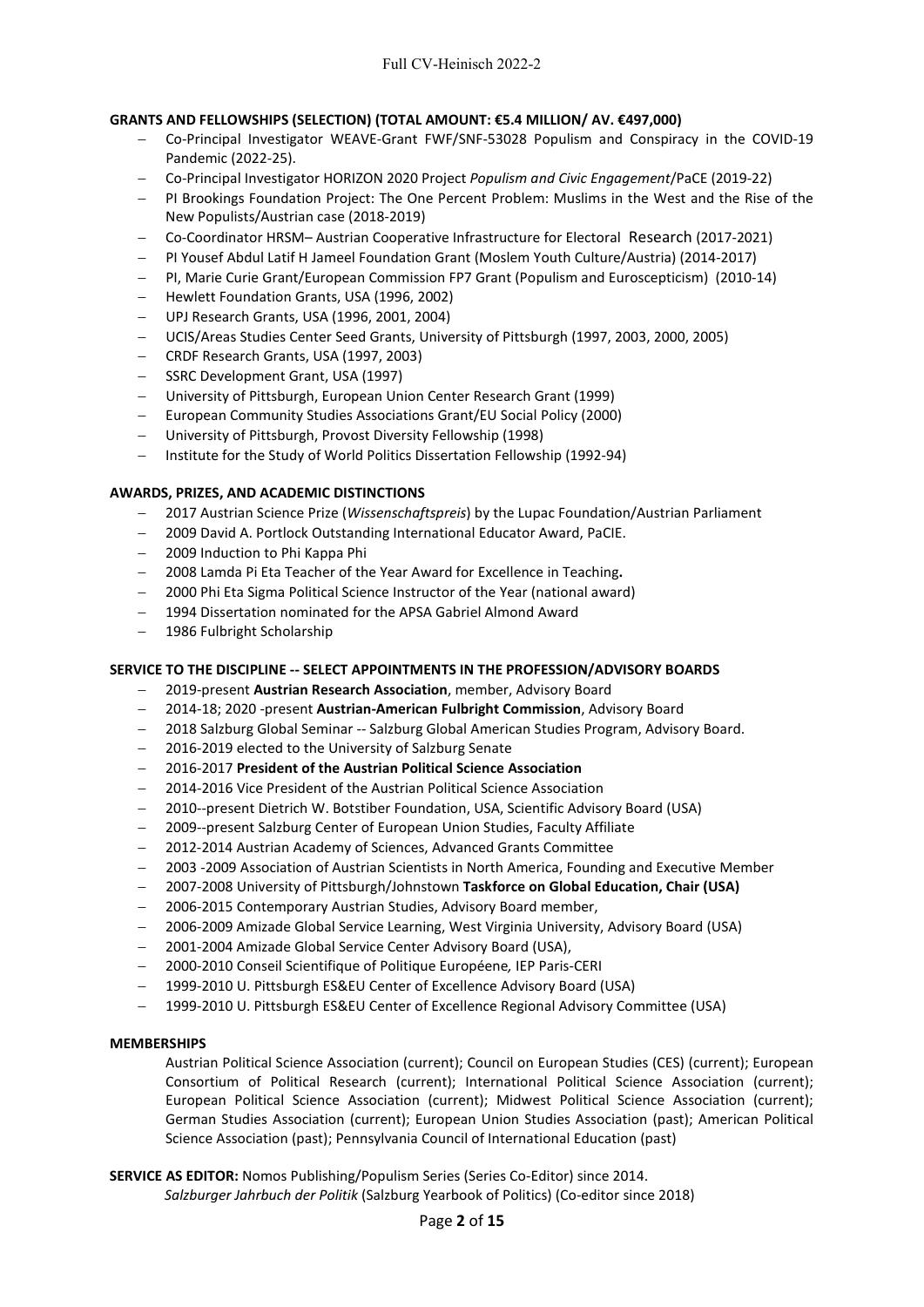Review Editor for *Frontiers in Political Science - Political Participation* (since 2019)

#### **SERVICE JOURNAL ADVISORY BOARD;**

*Contemporary Austrian Studies* (2013-present) *Politique Européenne, 1999-2010.*

#### **SERVICE AS REVIEWER/JURY MEMBER (SELECTIONS)**

**Journals:** *Journal of Common Market Studies, Party Politics, Acta Politica, Party Politics, Journal of European Public Policy, West European Politics, Electoral Studies, Journal of Comparative Politics, Democratization, Government and Opposition, Comparative Political Studies, Political Studies Review, East European Party Politics, European Integration online*, *The European Legacy*, *Austrian Journal of Political Science*, *Zeitschrift für vergleichende Politikwissenschaft*, *Swiss Journal of Political Science, Peace and Change,* 

**Accademic Initutions/ Scientific Foundations:** Donauuniversität-Krems, DED, Stiftungsprofessur; DFG— Deutsche Forschungsgesellschaft 2019; Swiss Science Foundation 2019, 2020; British Economic and Social Research Council 2018; Canadian Social Sciences and Humanities Research Council 2018; Austrian American Educational Commission ("Fulbright") Scholars Selection Committee 2013-2018; Dietrich W. Botstiber Foundation Fellowship and Grants Program 2010-present; Austrian Academy of Sciences/ÖAW (Advanced Grant Programs), 2011-2014; European Commission, European Grants Program (Marie Curie) 2012, 2014; US Agency of International Development 2001; Juror, Austrian Political Science Association-Best Dissertation Award Committee (2009, 2018)

**Chaired Professorship:** University of Linz (2017), Technical University Munich (2009, 2015), University of Augsburg, University West Virginia (2006), University of Kansas (2008), Case Western Reserve (2009), University of Manchester (2017), University of Glasgow (2016, 2020), Griffith University (2015), University of Linz (2020), Donau-Universität (2020, 2021), University of Graz (2019), University of Birmingham (2019)

#### **PROFESSIONAL SERVICES FOR (SELECTION)**

US Department of State (2001, 2005, 2008); Austrian Embassy, Washington, DC. (2001) Austrian Political Parties, (2004-2005, 2009-2016); UBS-Bank (2016-17); European Commission – Representation of Luxembourg (2014); Global Risk (2014); Salzburg State Legislature (2014) Media (selection): ORF, ZDF, Washington Post, Guardian, BBC, der Spiegel, Deutsche Welle, NPR, etc.

#### **PHD DISSERTATION SUPERVISION**

University of Salzburg (2009-present) University of Pittsburgh 1995-04, 2006-09

# *PUBLICATIONS*

#### **IN PROGRESS/UNDER CONTRACT**

- (1) *Diverse Voices on Populism – New Perspectivesfrom the European "Periphery"* with Aneta Cekikj, Klaudia Koxha (Nomos, in progress)
- (2) *Austria's Islam Politics* , with Fared Hafez (Rutgers University Press, under contract)

## **BOOKS AND EDITED VOLUMES**

- (1) *2022 - Demokratie nach 1945,* ed. vol. with with C. Kühberger, R., Klaushofer, M., Reiter (Böhlau) 978- 3-205-21596-7
- (2) 2021- *Political Populism: Handbook on Concepts, Questions and Strategies for Research,* ed. vol. with Oscar Mazzoleni, Christina Holtz-Bacha (Nomos). ISBN 978-3-8487-6617-8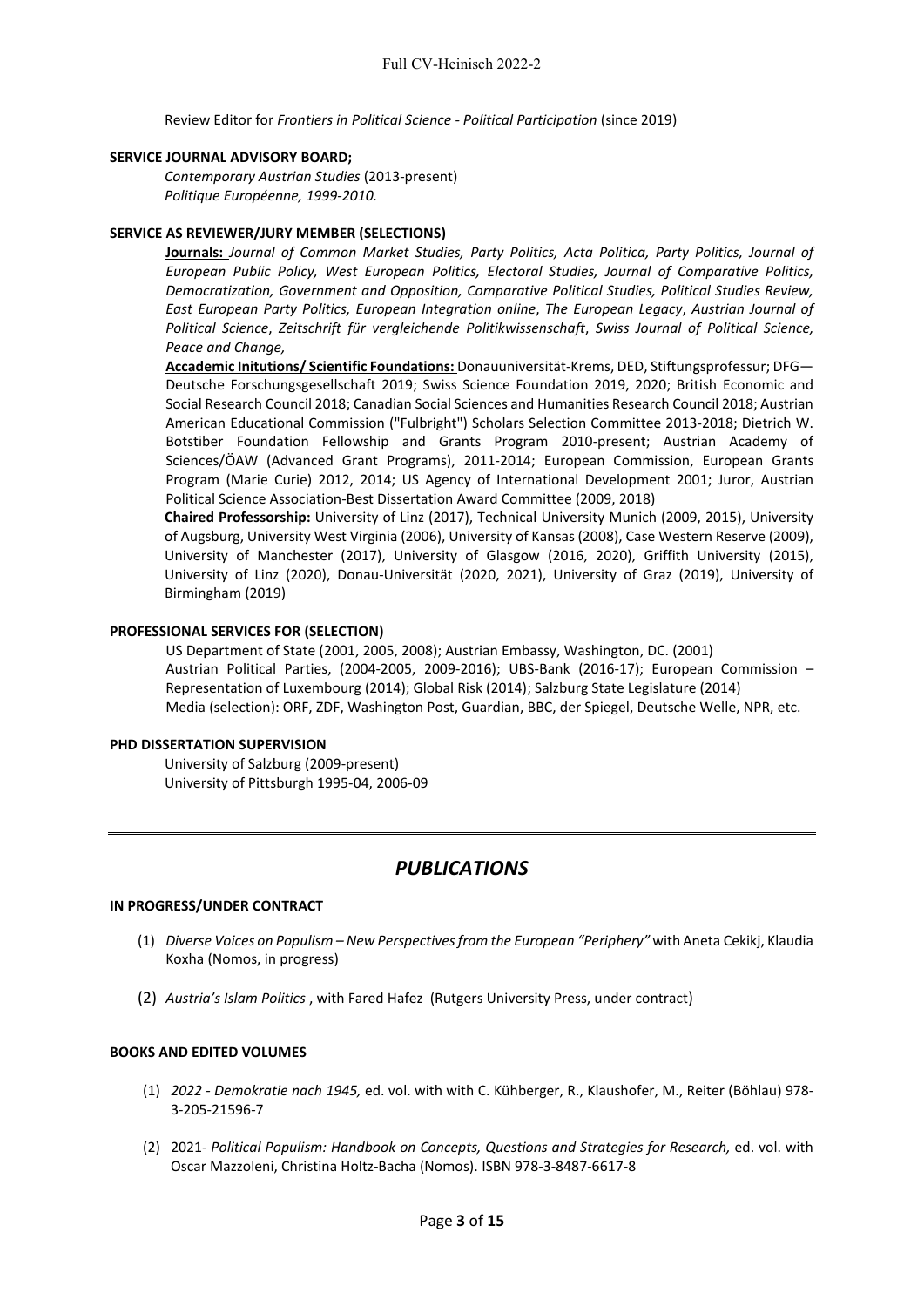- (3) 2020 *National Populismus Bildet/Populism and the Educational Dimension*, ed. vol.: with Patrick Duval and Manfred Oberlechner (Vienna: Wochenschau). ISBN 9783734409219
- (4) 2020 *Kritisches Handbuch der österreichischen Demokratie: BürgerInnen, Verfassung, Institutionen, Verbände* (Vienna: Böhlau 2020). ISBN 9783205231837
- (5) 2019 *The People and the Nation: Populism and Ethno-Territorial Politics in Europe* co-edited with, Emanuele Massetti and Oscar Mazzoleni (Milton Park, UK: Routledge). ISBN 9781138578029
- (6) 2018 -- Special Issue co-edited with Emanuele Massetti and Oscar Mazzoleni "Addressing the Territorial Dimension in Party-based Populism" *Comparative European Politics* 16(6). ISSN 1472-4790
- (7) 2017 *Political Populism; A Handbook*, ed. vol. with Oscar Mazzoleni, Christina Holtz-Bacha (Baden-Baden: Nomos). ISBN 9783848725342
- (8) 2016 -- *Understanding Populist Organization: The West European Radical Right* ed. vol. with Oscar Mazzoleni. (London: Palgrave). ISNB 9781349845101
- (9) 2016 -- *Jung, muslemisch, österreichisch: Einblicke in die 20 Jahre Muslemische Jugend Österreich*, ed. vol. with Farid Hafez, Raoul Kneuker, Regina Polak (New Academic Press). ISBN 9783990360125
- (10) 2002 -- *Populism, Proporz, and Pariah - Austria Turns Right*: A*ustrian Political Change, Its Causes and Repercussions* (Huntington NY: Nova Science Publishing). ISBN-13: 978-1590331736

#### **JOURNAL PUBLICATIONS** (peer reviewed)

- (1) 2022 with A. Werner "How Rational Are Voters when Expecting Government Parties to Fulfil Pledges? A Cross-National Survey Experiment". *European Journal of Political Research* (accepted and forthcoming).
- (2) 2022 -- with S. Saxonberg "Filling the Demand Gap "Explaining the Success of Centrist Entrepreneurial Populism In the Czech Republic" *Europe-Asia Studies* (accepted and forthcoming).
- (3) 2022 with F. Habersack, A. Mühlböck, V. Jansesberger "Perceived Deprivation and Voter Turnout in Austria: Do Views on Social Inequality Moderate the Deprivation—Abstention Nexus?" *Political Studies* (first online Nov. 3). https://doi.org/10.1177/00323217211052758
- (4) 2022 with R. Meyer, M.Fölsch, M. Dolezal "An Evidence-Driven Model of Voting and Party Competition. In: Czupryna, M., Kamiński, B. (eds) Advances in *Social Simulation. Springer Proceedings* in Complexity. Springer, Cham. https://doi.org/10.1007/978-3-030-92843-8\_20
- (5) 2021 -- with V. Jansesberger "Does Ethno-Territorial Identity Matter in Populist Party Support? Evidence on the Demand-Side from 19 Populist Radical Right and Populist Radical Left National and Regionalist Parties" *European Politics and Society* (first online 23 September 2021) https://doi.org/10.1080/23745118.2021.1976577
- (6) 2021 with S. Saxonberg, A. Werner, F. Habersack "The Effect of Radical Right Fringe Parties on Main Parties in Central Eastern Europe: Empirical Evidence from Manifesto Data" *Party Politics* 27(1) 9-21 <https://doi.org/10.1177/1354068819863620>
- (7) 2021 -- with D. McDonnell and A. Werner "Equivocal Euroscepticism: How populist right parties can have their EU cake and eat it". *Journal of Common Market Studies* 59(2)189-205. <https://doi.org/10.1111/jcms.13055>
- (8) 2020 with C. Wegscheider "Disentangling How Populism and Radical Host Ideologies Shape Citizens' Conceptions of Democratic Decision-Making" *Politics and Governance* 8(3) <http://dx.doi.org/10.17645/pag.v8i3.2915>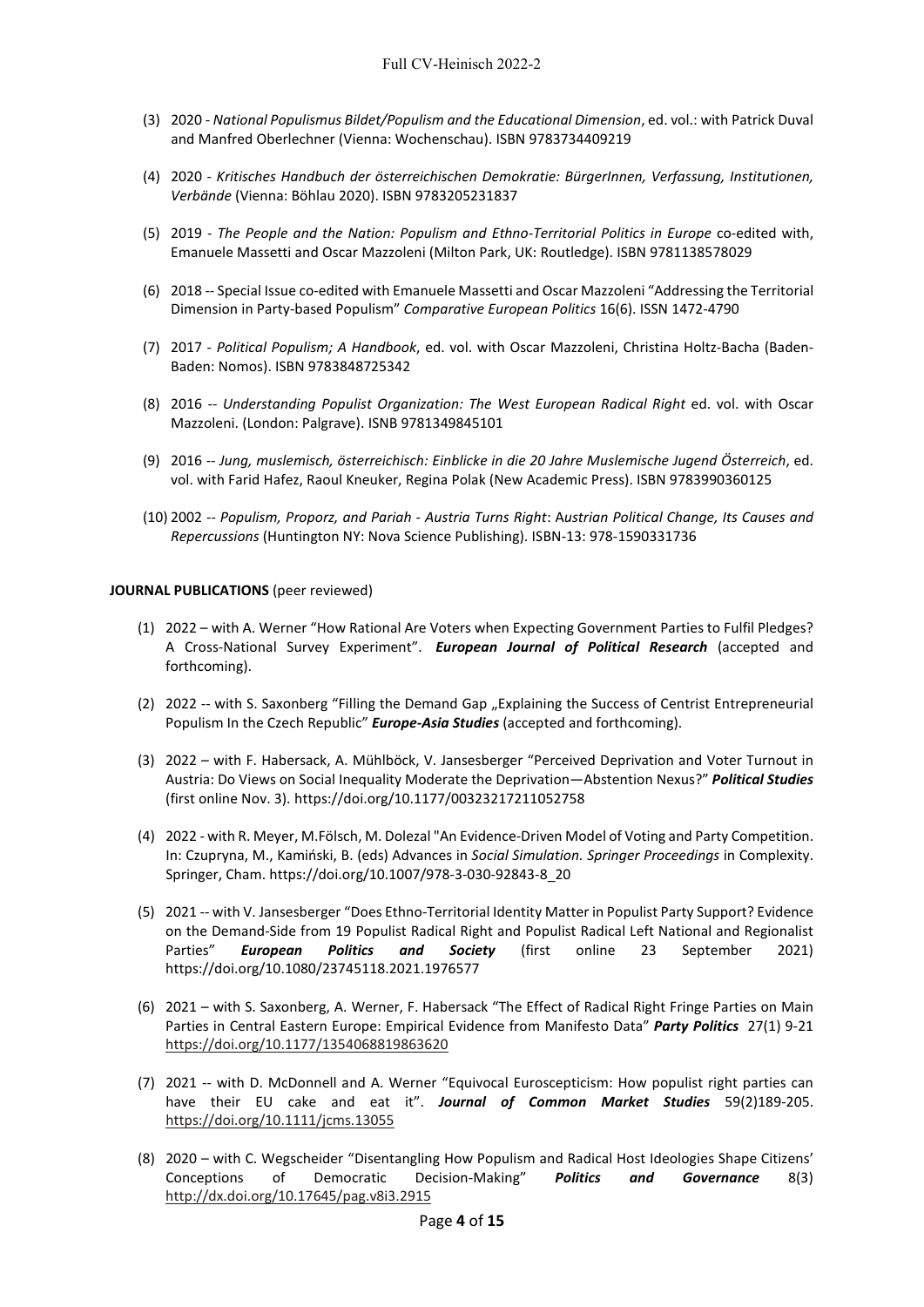- (9) 2019 -- with A. Werner "Who do populist radical right parties stand for? Representative claims, claim acceptance and descriptive representation in the Austrian FPÖ and German AfD" *Representation* 55 (4): 475-492 <https://doi.org/10.1080/00344893.2019.1635196>
- (10) 2019 with A. Werner, F. Habersack "Reclaiming National Sovereignty: The Case of the Conservatives and the Far-Right in Austria" Article prepared for a special issue on "Populism and Sovereignty" *European Politics and Society* 21(2): 163-181[, https://doi.org/10.1080/23745118.2019.1632577](https://doi.org/10.1080/23745118.2019.1632577)
- (11) 2019 -- "Dealignment and the Rise of the Freedom Party and the Greens," *Contemporary Austrian Studies*. (28): 103-123 ISNB 9781608011742
- (12) 2019 with E. Berger "Analyse der schwarz-grün-orangen Regierungsperiode 2013-2018," *Salzburger Jahrbuch der Politik* 72(1): 105-141
- (13) 2018 -- "Struggling to Address the 'Big and Burning' Questions: The Opportunities and Perils of (Austrian) Political Science Going Mainstream," *Austrian Journal of Political Science* (ÖZP) 47(3): 71-77. <https://doi.org/10.15203/ozp.2761.vol47iss3>
- (14) 2018 -- with E. Massetti and O. Mazzoleni "Populism and ethno-territorial politics in European multilevel systems" *Comparative European Politics* 16 (6): 923–936 [https://doi.org/10.1057/s41295-018-](https://doi.org/10.1057/s41295-018-0142-1) [0142-1](https://doi.org/10.1057/s41295-018-0142-1)
- (15) 2018 -- with T. Lehner and A. Mühlböck. "Municipalities in Rural Areas Face Challenges: Mergers the Austrian Case." *Journal of Comparative Politics* 12(1): 19-35 [http://www.jofcp.org/assets/jcp/JCP-](http://www.jofcp.org/assets/jcp/JCP-January-2019.pdf)[January-2019.pdf](http://www.jofcp.org/assets/jcp/JCP-January-2019.pdf)
- (16) 2018 -- with V. Marent. "Sub-state territorial claims making by a nationwide radical right-wing populist party: the case of the Austrian Freedom Party" *Comparative European Politics* 16 (6): 1012–1032. https://doi.org/10.1057/s41295-018-0143-0
- (17) 2018 -- with T. Lehner, A. Mühlböck, C. H. Schimpf "How do Municipal Amalgamations Affect Turnout in Local Elections? Insights from the 2015 Municipal Reform in the Austrian State of Styria" *Local Government Studies* (04 May 2018) doi:10.1080/03003930.2018.1465935
- (18) 2018 -- with Farid Hafez "Breaking with Austrian Consociationalism: How the Rise of Rightwing Populism and Party Competition have changed Austria's Islam Politics" *Politics and Religion,* 30 (11) 3: 649-678, Doi:10*.1017/S1755048318000172 1755-0483/18*
- (19) 2017 -- "A Populist Victory in Austria, The Freedom Party Enters Government" *Foreign Affairs* December 28, [https://www.foreignaffairs.com/articles/austria/2017-12-28/populist-victory-austria?cid=soc-fb](https://www.foreignaffairs.com/articles/austria/2017-12-28/populist-victory-austria?cid=soc-fb-rdr)[rdr](https://www.foreignaffairs.com/articles/austria/2017-12-28/populist-victory-austria?cid=soc-fb-rdr)
- (20) 2016 -- with A. Mühlböck. Auf die Größe kommt es an Neue empirische Evidenz zur Wahlbeteiligung in Gemeinden. *Zeitschrift für Vergleichende Politikwissenschaft* 1(26) Doi:10.1007/s12286-016-0307-
- (21) 201 "Austria's Populist Puzzle," *Foreign Affairs* Dec. 5, 2016 https://www.foreignaffairs.com/articles/austria/2016-12-09/austrias-populist-puzzle
- (22) 2016 -- with F. Fallend. "Collaboration as successful strategy against right-wing populism? The case of the centre-right coalition in Austria 2000–2007" *Democratization*23 (2) 2016: 1–21 Doi:10.1080/13510347.2015.1060223
- *(23)* 2014 -- with B. Schlipphak *"*Wenn Europa zum Problem wird Die Effekte der Finanzkrise auf Euroskeptizismus und nationales Wahlverhalten in Mittel- und Osteuropa*." Zeitschrift für Vergleichende Politikwissenschaft* 8 (5) 2014: 177-196.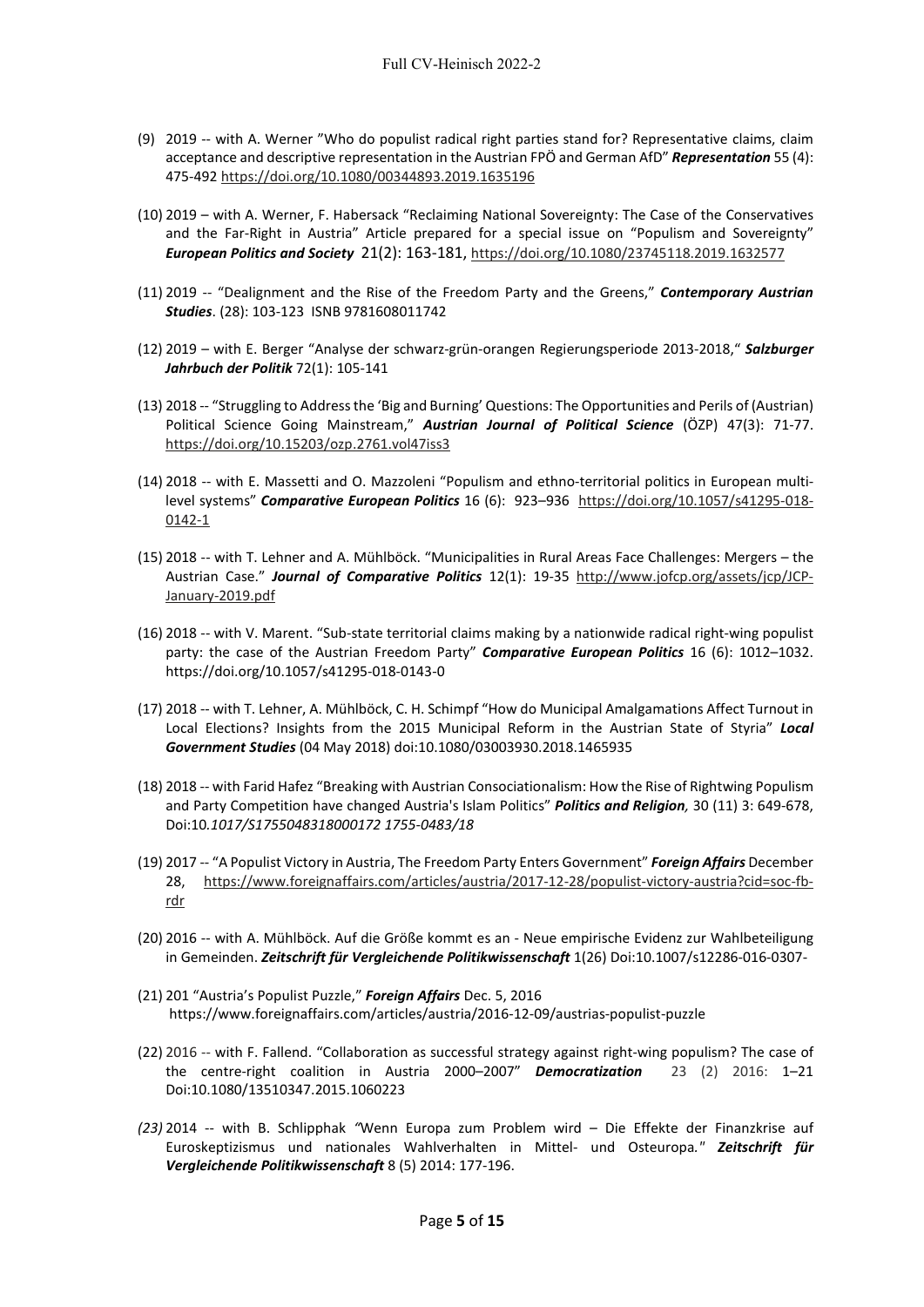- (24) 2010 -- "Unremarkably Remarkable, Remarkably Unremarkable: Schüssel as Austria's Foreign Policymaker in a Time of Transition." *Contemporary Austrian Studies: The Schüssel Years in Austria*, Vol.18 (2010): 119-158.
- (25) 2010 -- "Von Partikularinteressen und weißen Elefanten--Ein Land auf der Suche nach einem gemeinsamen Gestaltungswillen." *Kärntner Jahrbuch für Politik*, 2010. (Klagenfurt: Hermagoras) 147- 159.
- (26) 2008 -- "Right-Wing Populism in Austria— A Case for Comparison?" *Problems of Post-Communism.*  53(3) May/June: 20-34.
- (27) 2008 "Basic Human Rights Does Regime Matter." *Politics & Policy* [25 \(4\)](https://onlinelibrary.wiley.com/toc/17471346a/1997/25/4): 571-609 <https://doi.org/10.1111/j.1747-1346.1997.tb00458.x>
- (28) 2006 "On Edward Moxon-Browne (eds.) Who Are Europeans Now?" *The European Legacy: Journal of the International Society for the Study of European Ideas* 11(6): 679-682, (Review Essay).
- (29) 2004 -- "Salvation and Villain -- The Role of 'Europe' in Austrian Politics and The Rise of Right-wing Populism." *Politique Européenne,* No. 14 (Automne): 123-51.
- (30) 2004 -- "Die FPÖ--Ein Phänomen im internationalen Vergleich Erfolg und Misserfolg des Identitären Rechtspopulismus" *Österreichische Zeitschrift für Politikwissenschaft* 33 (3): 247-61.
- (31) 2003 -- "Success in Opposition -- Failure in Government: Exploring the Performance of the Austrian Freedom Party and other European Right-wing Populist Parties in Public Office." *West European Politics* 26(3): 91-130.
- (32) 2001 -- "Defying Neo-Liberal Convergence: Austria's Successful Supply-Side Corporatism in the 1990s." *Journal of Government and Policy*: 19(1) 2001: 29-44.
- (33) 2000 -- "Coping with Economic Integration: Corporatist Strategies in Germany and Austria in the 1990s." *West European Politics* 23(3): 67-96.
- (34) 1999 -- "Modernization Brokers—Austrian Corporatism in Search of a New Legitimacy," *Current Politics and Economics of Europe* 9 (1): 65-94.
- (35) 1998 -- On John Peterson, "Europe and America: The Prospects for Partnership." *The European Legacy: Journal of the International Society for the Study of European Ideas* (3): 113-116.
- (36) 1998 -- On Kristin Elizabeth Gager (ed.) "Blood Ties and Fictive Ties." *The European Legacy: Journal of the International Society for the Study of European Ideas* (2): 122-127.
- (37) 1998 -- "The Economic Nature of Basic Human Rights: Economic Explanations of Cross National Variations Rights Violations in Governmental Basic Human Rights Performance" *Peace and Change* (23): 333-372.
- (38) 1997 -- "Basic Human Rights -- Does Regime Matter." *Southeastern Political Review* 25 (4): 571-611.
- (39) 1997 -- On Staffan Zetterholm (ed.) 1995 "National Cultures and European Integration.*" The European Legacy: Journal of the International Society for the Study of European Ideas* 1 (6): 111-121.
- (40) 1991 -- Coauthored with Michael Bratton and David S. Wiley. "How Africanists View U.S. Policy: Results of a Survey." *Issue* 19 (2): 21-49.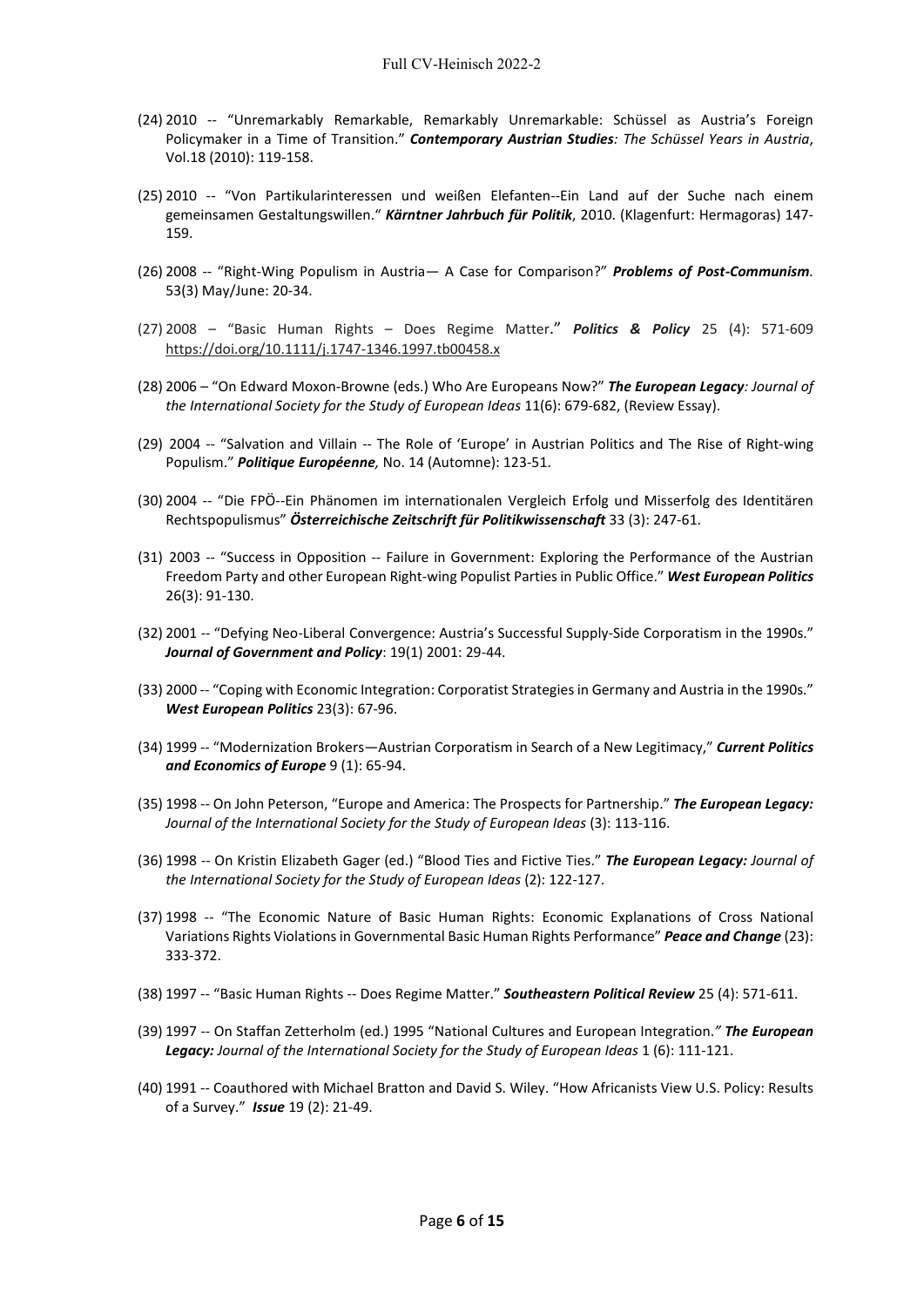#### **BOOK CHAPTERS AND OTHER SCHOLARLY PUBLICATIONS**

- (1) 2022 -- with O. Mazzoleni. "Party Development." In Neil Carter, Dan Keith, Gyda Sindre and Sofia Vasilopoulou (eds.) *The Routledge Handbook of Political Parties* (Routledge forthcoming).
- (2) 2022 –"Rechtspopulismus in Österreich: Die Freiheitliche Partei Österreichs." In Frank Decker, Bernd Henningsen and Marcel Lewandowsky (eds.) *Aufstand der Außenseiter: Die Herausforderung der europäischen Politik durch den neuen Rechtspopulismus* (Baden-Baden, Nomos): 151-168
- (3) 2021 --The Kurz affair has uncovered the Trumpian dimension of Austrian politics, with A Werner (LSE Blogs) [https://blogs.lse.ac.uk/europpblog/2021/11/08/the-kurz-affair-has-uncovered-the-trumpian](https://blogs.lse.ac.uk/europpblog/2021/11/08/the-kurz-affair-has-uncovered-the-trumpian-dimension-of-austrian-politics/)[dimension-of-austrian-politics/](https://blogs.lse.ac.uk/europpblog/2021/11/08/the-kurz-affair-has-uncovered-the-trumpian-dimension-of-austrian-politics/)
- (4) 2021 with A. Werner. "Austria: Tracing the Austrian Christian Democrats' Adaptation to the Rise of the Far Right". In Tim Bales and Cristobal Rovira Kaltwasser (eds.) *Riding the Populist Wave* (Cambridge; Cambridge University Press).
- (5) 2021 -- The Effect of the Resurgent Radical Populist Right on the Main Centre-Left and Centre-Right Parties and their Adaptation Strategies: The Case of Austria. In Gisela Pereyra Doval, Gastón Souroujon (eds.) Global Resurgence of the Right: Conceptual and Regional Perspectives (London, Routledge)
- (6) 2021 -- with F.Fallend, and F. Habersack. "Party Competition in Austria: Between Dismissive and Accommodative Reactions to the FPÖ's Success Book Actions and Reactions." In Daniele Albertazzi and Davide Vampa. *Populism and New Patterns of Political Competition in Western Europe* (London, Routledge): 73-92.
- (7) 2021 with S. Rhein. "Populismus, Pandemie und subjektive Betroffenheit in Österreich: Ergebnisse einer Umfrage". In Andreas Khol, Stefan Karner, Wolfgang Sobotka, Bettina Rausch und Günther Ofner (eds.) *Österreichisches Jahrbuch für Politik* 2020 (Böhlau): 41-57
- (8) 2020 with F. Habersack. "Die Identitäre Bewegung als Teil der Neuen Rechten". In Franz Gmainer-Pranzl and Barbara Mackinger (eds.) *Identitäten*, *Salzburger interdisziplinäre Diskurse* (Bd 15) (Bern, Peter Lang): 187-210.
- (9) 2020 with E. Massetti and O. Mazzoleni, "Introduction: European party-based populism and territory" In Reinhard Heinisch, Emanuele Massetti and Oscar Mazzoleni (eds.) *The People and the Nation: Populism and Ethno-Territorial Politics in Europe* (London, Routledge): 1-19
- (10) 2020 with E. Massetti and O. Mazzoleni, "Populism and ethno-territorial politics conclusions: bridging legacies in understanding party mobilization." In Reinhard Heinisch, Emanuele Massetti and Oscar Mazzoleni (eds.). *The People and the Nation: Populism and Ethno-Territorial Politics in Europe* (London, Routledge): 280-90.
- (11) 2020 with Franz Fallend. "Föderalismus aus Politikwissenschaftlicher Hinsicht". In Georg Lienbacher und Erich Pürgy (eds.) *Ist die Gesetzgebungskomptenz der Länder noch sinnvoll?* (Vienna, Jan Sramek): 123:41
- (12) 2019 -- with Emanuele Massetti and Oscar Mazzoleni, "Introduction: European party-based populism and territory" In Reinhard Heinisch, Emanuele Massetti and Oscar Mazzoleni (eds.) *The People and the Nation: Populism and Ethno-Territorial Politics in Europe* (London, Routledge): 1-19.
- (13) 2019 -- with Emanuele Massetti and Oscar Mazzoleni, "Populism and ethno-territorial politics conclusions: bridging legacies in understanding party mobilization." In Reinhard Heinisch, Emanuele Massetti and Oscar Mazzoleni (eds.). *The People and the Nation: Populism and Ethno-Territorial Politics in Europe* (London, Routledge): 280-90.
- (14) 2019 -- with Farid Hafez. "The Political Influence of the Austrian Freedom Party." In Benjamin Biard, Laurent Bernhard, and Hans-Georg Betz (eds.) *Do They Make a Difference? Do They Make a Difference?*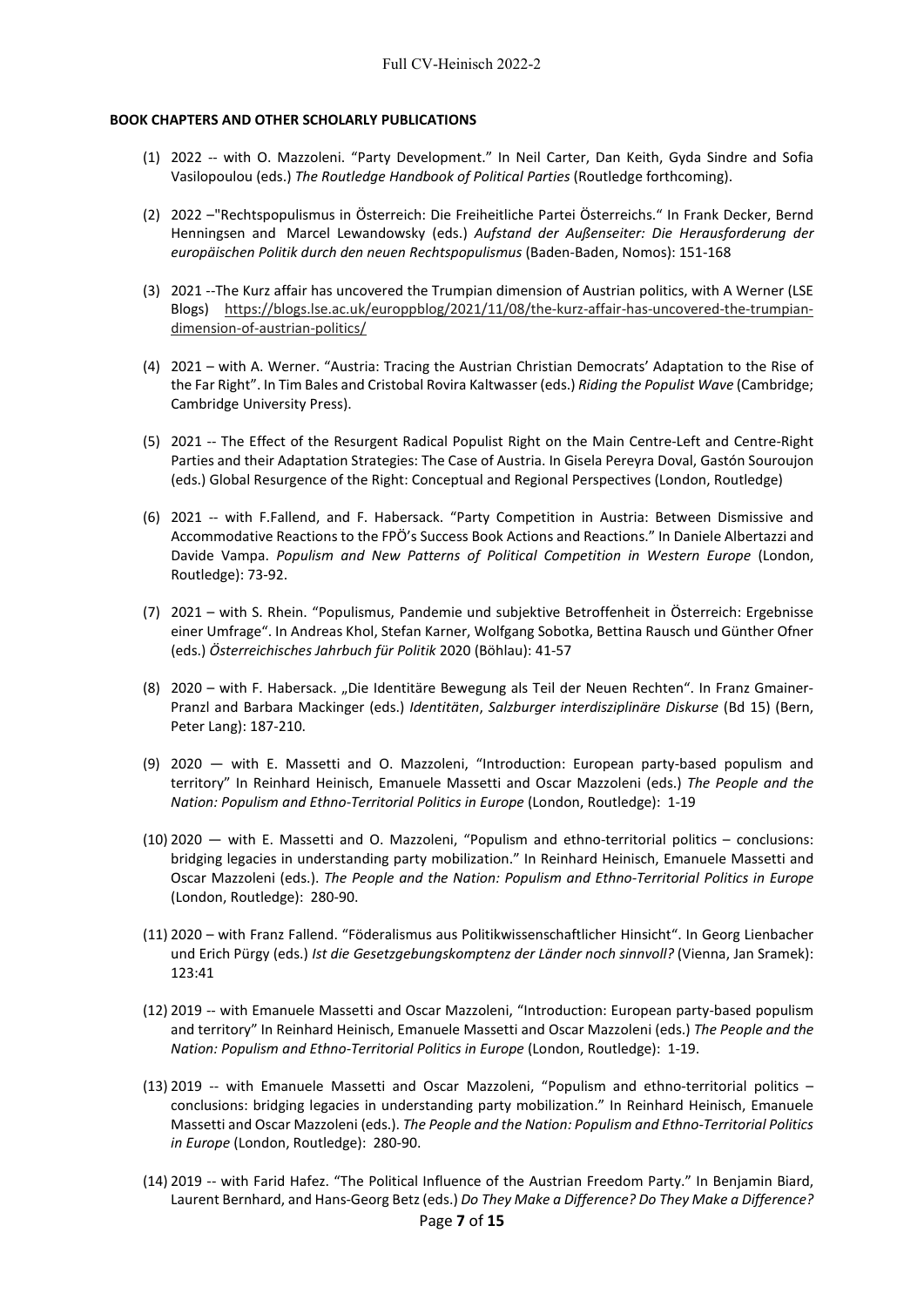*The Policy Influence of Radical Right Populist Parties in Western Europe* (London, ECPR Press, Rowman & Littlefield): 145-164.

- (15) 2019 with Carsten Wegscheider. "Zum Verhältnis des Populismus zur liberalen Demokratie." In M. Dürnberger (Ed.), *Die Komplexität der Welt und die Sehnsucht nach Einfachheit* (Innsbruck, Tyrolia): 107–118.
- (16) 2019 "The Carinthian Model: The Role of Sub-National Claims in the Freedom Party's Dominance in Austria's Southernmost State." In Reinhard Heinisch, Emanuele Massetti, and Oscar Mazzoleni, The People and the Nation: Populism and Ethno-Territorial Politics in Europe (London, Routledge): 136-165.
- (17) 2019 with Farid Hafez and Erik Miklin (2019). The Rise of anti-Muslim Politics in Austria. In *Muslims in the West and the Rise of the New Populists* Washington DC: Brookings Institution Press [https://www.brookings.edu/research/the-new-right-austrias-freedom-party-and-changing](https://www.brookings.edu/research/the-new-right-austrias-freedom-party-and-changing-perceptions-of-islam/)[perceptions-of-islam/](https://www.brookings.edu/research/the-new-right-austrias-freedom-party-and-changing-perceptions-of-islam/) :145-165
- (18) 2019 Die Kongresswahlen 2018 als Abstimmung über Präsident Trump. In Beatrix Karl, Wolfgang Mantl, Klaus Poier, Manfred Pritschnig, Anita Ziegerhofer (eds.) *Das Steirische Jahrbuch der Politik* (Vienna, Böhlau Verlag): 227-240.
- (19) 2018 -- with Mario Wintersteiger. "Die Zukunftsfähigkeit der österreichischen Demokratie -- Demokratiepolitische Herausforderungen in Gegenwart und Zukunft." In: *Demokratische Zukunft der Landesgesetzgebung. 100 Jahre Erste Republik*. Salzburg, 47-78
- (20) 2018 -- with Franz Fallend. "The Impact of Radical Right Parties on the Austrian Political System". In: Absorbing the Blow: Populist Parties and Their Impact on Parties and Party Systems, (London, ECPR Press): 27-54.
- (21) 2018 "Die Populisten Von den Rändern ins Zentrum der Macht" in Populismus! In CAES (ed.) Gefahr für die Demokratie in Europa? Frankfurt University of Applied Sciences/CAES Schriftenreihe: 16-27.
- (22) 2018 -- with F. Fallend, F. Habersack. "Rechtspopulismus in Österreich Zur Entwicklung der FPÖ". *Aus Politik und Zeitgeschichte* 68(34–35): 33-40.
- (23) 2017 --"Returning to Europe and the Rise of Europragmatism: Party Politics and the European Union since 1989". In, *The Routledge History of East Central Europe since 1700*. Arpad Stephan Klimo, Irina Livezeanu (eds.) (London, Routledge): 416-464.
- (24) 2017 -- with S. Saxonberg "Explaining the Emergence of Entrepreneurial Populism in Austria and the Czech Republic." In *Political Populism, a Handbook,* Reinhard Heinisch, Oscar Mazzoleni and Christina Holtz-Bacha (eds.). (Baden-Baden: Nomos): 209-26
- (25) 2017 -- "Demokratiekritik und (Rechts-)Populismus: Modellfall Österreich." In Ludger Helms und David Wineroither (eds.), *Die österreichische Demokratie im Vergleich* (revised 2nd edition) (Baden-Baden, Nomos 2017): 449-478.
- (26) 2016 -- "Die Ukraine-Krise aus der Perspektive der USA." In Walter Feichtinger, Christian Steppan, (ed.), *Gordischer Knoten Ukraine: eine gesamtstrategische Betrachtung* (Militärwissenschaftliche Publikationsreihe der Landesverteidigungsakademie) 245-264.
- (27) 2016 -- The Austrian Freedom Party Organizational Development and Leadership Change. In Heinisch and Mazzoleni (eds.), *Understanding Populist Organisation: The West European Radical Right.* (London, Palgrave): 19-47.
- (28) 2016 -- "Confronting Washington: What if Beijing plays the European Card." In Gerd Kaminsiki (ed.), *Wen versus Wu: Streit und Streitschlichtung, Krieg und Frieden in der chinesischen Tradition und Gegenwart – Berichte des Instituts für China und Südostasienforschung* (Vienna, ÖGCF)..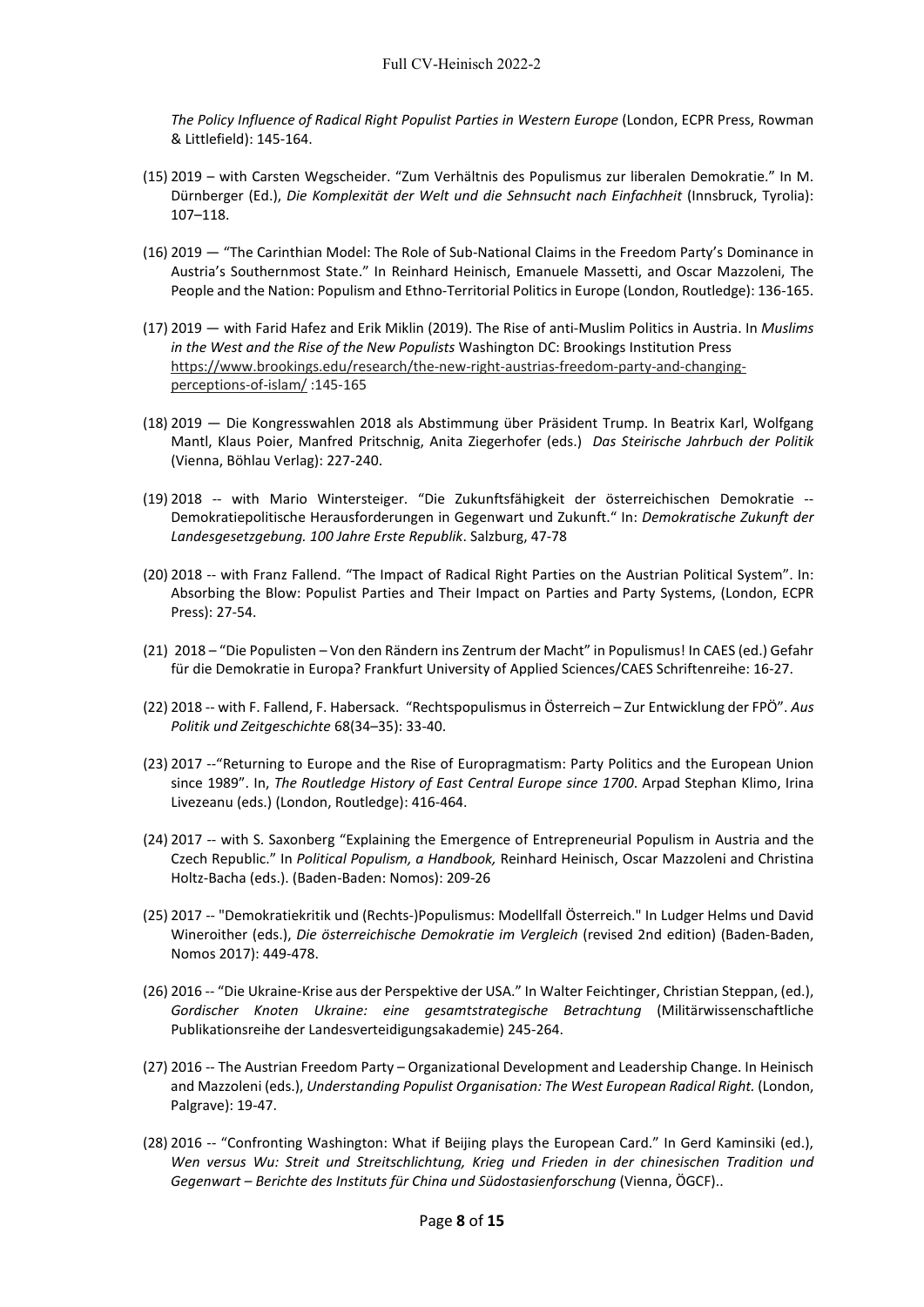- (29) 2015 -- with K. Hauser. "The Mainstreaming of the Austrian Freedom Party:" The More Things Change…" In Tjitske Akkerman, Sarah De Lange, and Rooduijn Matthijs (eds.). *Radical Right-Wing Populist Parties in Western Europe: Into the Mainstream?* (Milton Park, Taylor & Francis): 73-93
- (30) 2015 -- with K. Hauser *"*Österreich und die Zukunft der Demokratie." In Theo Öhlinger and Klaus Poier (eds.), *Direkte Demokratie und Parlamentarismus*. (Vienna, Böhlau): 13-42.
- (31) 2015 with K. Hauser *"*Rechtspopulismus in Österreich: Die Freiheitliche Partei Österreichs." In Frank Decker, Bernd Henningsen, Kjetil Jakobsen (eds.) *Rechtspopulismus und Rechtsextremismus Europa*. (Baden Baden, Nomos): 91–110
- (32) 2015 -- "La Política comparada y la investigación sobre América Latina en Austria." In Geary, M., Lucca, J. B. and Pinillos (eds.), *Política latinoamericana comparada*, C., UNR Editora, Rosario, Arg: 114-122.
- (33) 2014 -- "Auf dem Weg zum Deutschen Europa: Eine internationale Perspektive." In Ulrike Liebert and Janna Wolff (eds.), *Interdisziplinäre Europa Studien.* (Wiesbaden, Springer): 347-368.
- (34) 2013 -- "Austrian Right-wing Populism in Austrian: A Surprising Comeback under a New Leader." In Karsten Grabow and Florian Hartleb (eds.), *Exposing the Demagogues* (Brussels, Center for European Studies/CES): 47-80.
- (35) 2013 -- "Der demokratische Marktplatz der Meinungen: Ideal und Realität im digitalen Zeitalter." *Meinungsvielfalt im Rundfunk und in den Online-Medien*. (Wien: Manz): 1-8.
- (36) 2012 -- "Populismus in Amerika und Europa ein Vergleich." In Anton Pelinka (ed.), *Populismus-Herausforderung oder Gefahr für die Demokratie*. (Vienna, New Academic Press): 41-62*.*
- (37) 2012 -- "Das Zusammenwirken von Rechtbund Politik in den USA Die Gesundheitspolitik im Tauziehen zwischen den drei Gewalten." In Tamara Ehs et al. (eds.), *Politik und Recht*. (Vienna, Facultas WUV).
- (38) 2011 -- "Demokratiekritik und (Rechts-)Populismus: Modellfall Österreich." In Ludger Helms und David Wineroither (eds.), *Die österreichische Demokratie im Vergleich* (Vienna, Nomos): 361 - 383
- (39) 2011 -- "Ungeliebt und Unverstanden Die Transatlantischen Beziehungen nach 9-11 aus US-Perspektive (Transatlantic Relations from a US Perspective) ." In Helga Embacher and Margit Reiter (eds.), *Der 11. September – 10 Jahre danach* (Vienna, Böhlau).
- (40) 2011 -- "Social Policy Reform in the Era of Integration and Rising Populism." In R.H. Cox, G. Cohen et. al (eds.), *Social Policy in the Smaller European Union States*. (New York: Berghahn Books), 248-283.
- (41) 2007 -- "Structure and Agency of Populism in Austria Its Causes and Repercussions." In Daniele Albertazzi and Duncan McDonnell (ed.), *Twenty-first Century Populism: The Spectre of Western European Democracy* (London, Palgrave Macmillan): 67-83.
- (42) 2007-- "Adapting American Political Process." In John Branche, et. al (eds.), *Diversity Across the curriculum: a Guide for Faculty in Higher Education* (Boston, Anker Publishing Company): 231-254.
- (43) 2005 -- "COREPER—EU Powerhouse; Informal Decision-Making in the EU's Committee of Permanent Representatives." *Research Europe*, (December): 8-17. (Research note).
- (44) 2004 -- "The State of the Discipline: Comparing Theoretical Trends in American and Austrian Political Science." In Helmut Kramer (ed.), *Demokratisierung und Emanzipation. 40 Jahre Politikwissenschaft in Österreich* (Bern, Peter-Lang-Verlag): 71-98.
- (45) 2002 -- "Austria: Exceptionalism, Myth, and Pariah." In, *European Economic and Political Issues* (Vol. 7), (ed.) (Huntington NY: Nova Science Publishing): 197-208.
- (46) 2001 -- "Political Explanations of Basic Human Rights Performance." In *International Human Rights: Law, Policy, and Process* (eds.) David Weissbrodt, Fredrickson and Byron (University of Minnesota Law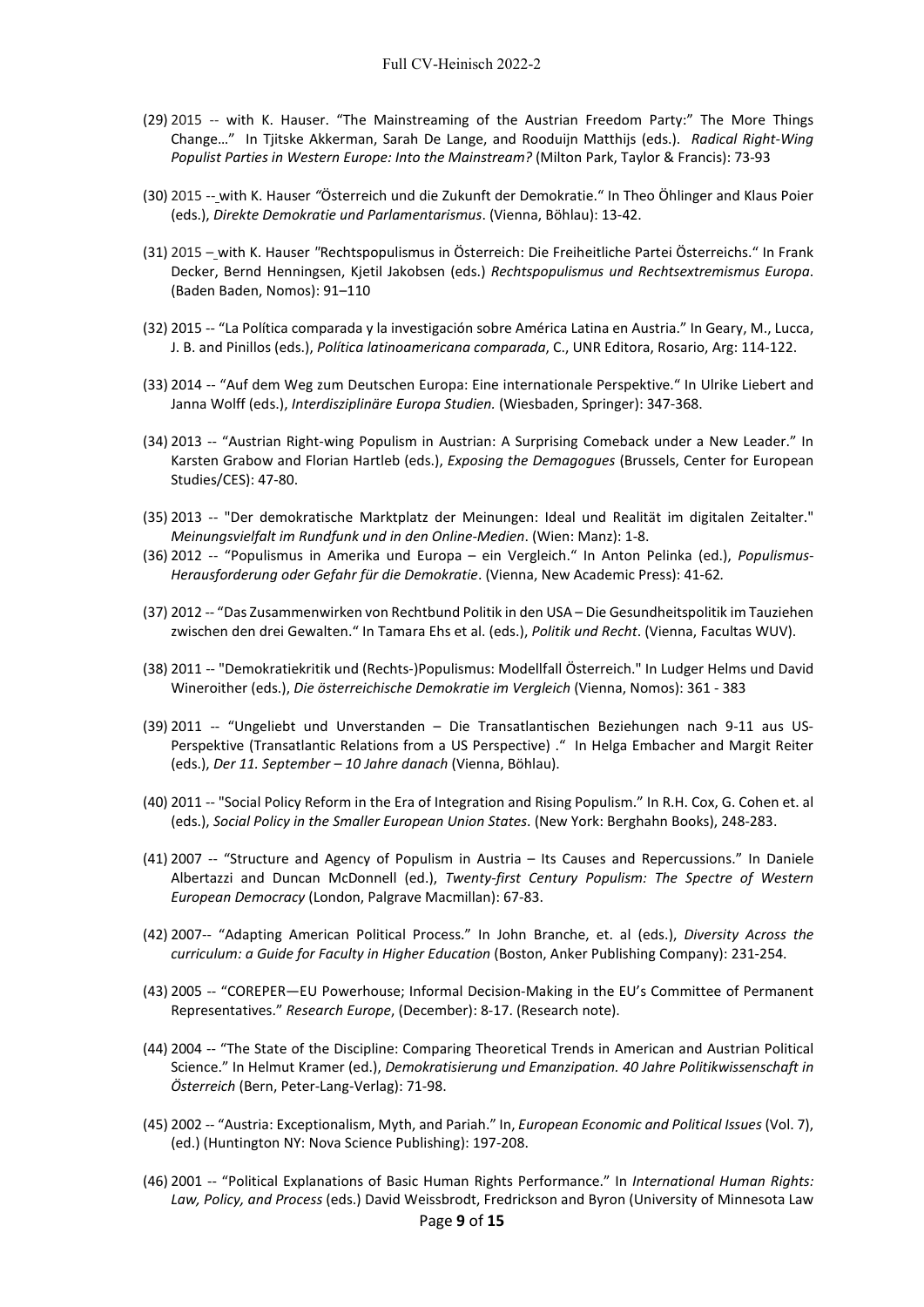School)(Cincinnati OH: Anderson Publishing): 983ff.

- (48) 2001 -- "Austria: Arrived in Europe?" A Policy Case Study: Transalpine Traffic Jams -- Transport Policy Disputes between Austria and the EU." In Zeff, Eleanor and Ellen Pirro (eds.), *The European Member States: Cooperation, Coordination and Compromise,* (eds.) (Bolder CO: Lynne Rienner): 133-168.
- (49) 2000 "The Austrian Political System and the Long Road to Europe." In Bogomil Ferfila (ed.), *The States and the World: Comparative Political Systems and Comparative Politics*. (FDV Ljubljana, Slovenia): 401- 433.
- (50) 1998 -- On Kristin Elizabeth Gager (ed.) "Blood Ties and Fictive Ties." *The European Legacy: Journal of the International Society for the Study of European Ideas (*2): 122-127.
- (51) 1998 -- "The State of Social Corporatism in an Eastern Europe in Transition." In Irwin Collier, Herwig Roggemann et al. (eds.), *Welfare States in Transition—East and West* (New York, Macmillan,): 50-89.
- (52) 1997 -- "Organized Labor Markets in Transition." In Anke Jacobsen et. al (eds.), *Conditions of Economic Development in Central Eastern Europe Vol.6*, (eds.) (Marburg, Metropolis): 34-71.
- (53) 1996 -- Research Note: "The Retrenchment Strategies of the Austrian Social Partners", published in *West European Studies Center -- Notes* University of Pittsburgh, September.

## **CONFERENCES, PAPERS AND INVITED PRESENTATIONS 2016-2021** (50 others are on file)

- (1) Caught in the COVID Quandary: When Populists Can't Help But Adopt Liberal Positions. Paper presented at the 11th Biennial Conference of the SGEU, Luiss University, Rome 8 – 10 June, 2022
- (2) Populism and Direct democracy: What affects citizens' support for holding a referendum? Paper presented at the 11th Biennial Conference of the SGEU, Luiss University, Rome 8 – 10 June, 2022
- (3) Effectiveness vs Democracy in a Pandemic: Findings from a Survey Experiment on How Being Affected by COVID-19 Influences Support for Anti-liberal Policies. (with A. Werner). Paper presented at the general conference of European Consortium for Political Research (ECPR) 30. August - 3 September 2021
- (4) The Strange Bedfellow of Populism and Liberalism: The effect of populist attitudes on the perception of the COVID-19 pandemic and policies to contain (with A. Werner). Paper presented at the general conference of European Consortium for Political Research (ECPR) 30. August - 3 September 2021
- (5) Panel: Radical Populism and Democracy Reconceptualizing a complex Relationship with new Theorizing and New Empirical Evidence. Panel chair - general conference of European Consortium for Political Research (ECPR) 30. August - 3 September 2021
- (6) Co-Director Workshop on New Frontiers in Democracy Research: Tackling a Conceptual and Methodological Impasse at the ECPR Joint Sessions, 26-28 May 2021
- (7) Workshop on *Messung populistischer und extremistischer Einstellungen*, Measuring Populist Attitudes paper presented, Leipzig, Germany 13-14 November, 2019
- (8) Invited Lecture on 'Sovereignty and Populism' and Visiting Fellowship (15.10-30.10 2019 ) GESIS Leibniz-Institute for the Social Sciences Cologne Germany, 22 October 2019
- (9) The Europeanisation of national voter decisions? Investigating party-voter relationships regarding EU issues in Austrian national and European Parliament elections. Paper presented at the European Consortium for Political Research (ECPR) Wroclaw 4-7 September, 2019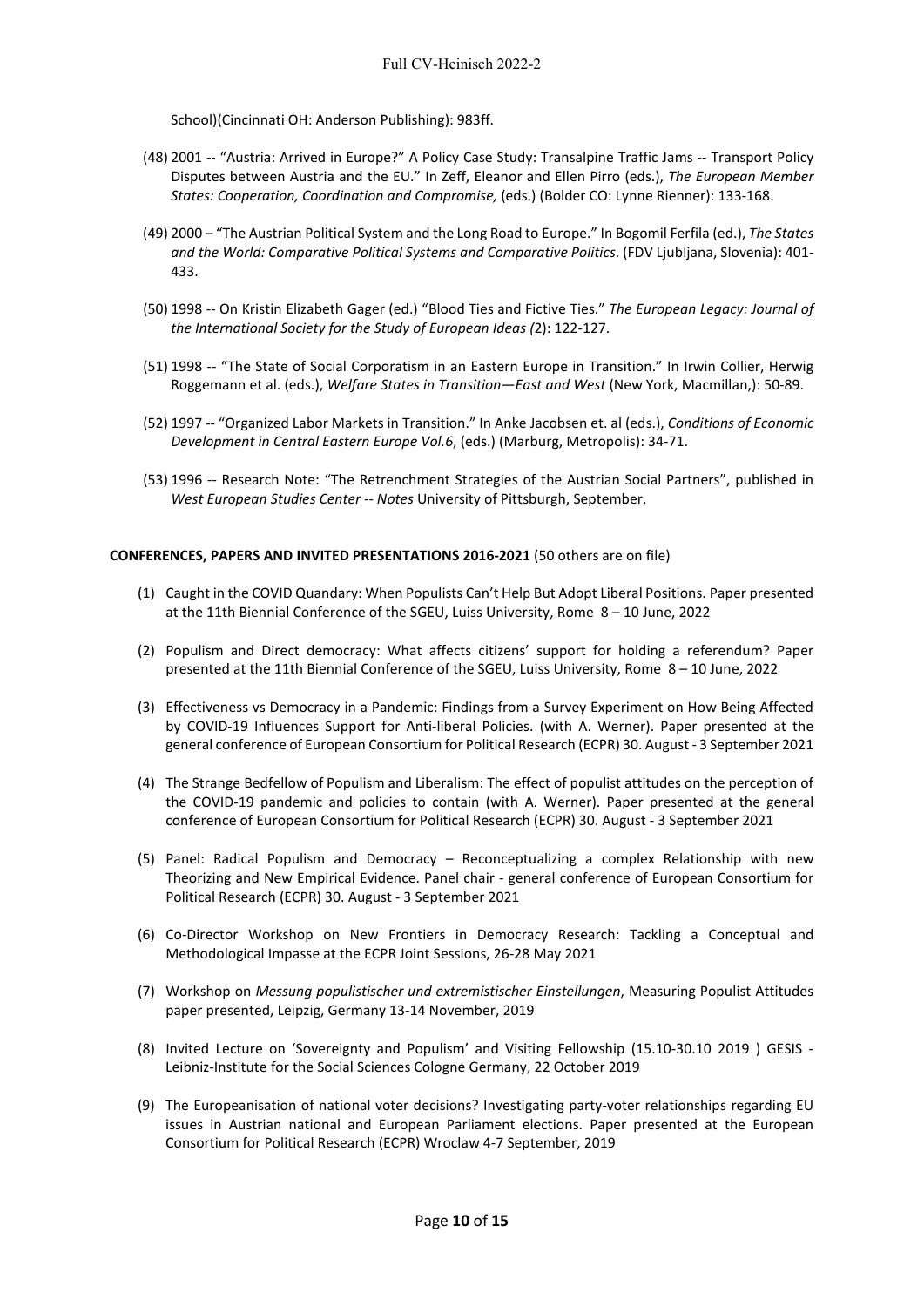- (10) Transnational populism in Austria and Germany? Comparing the Austrian Freedom Party and the Alternative for Germany Sovereignty and party-voter relationships. Paper presented at the general conference of European Consortium for Political Research (ECPR) Wroclaw 4-7 September, 2019.
- (11) ¿Es posible una socialdemocracia en América Latina? Invited presentation at conference organized by the Friedrich Ebert Foundation, Santiago de Chile, 13 August, 2019
- (12) Sovereignty and party-voter relationships, Paper presented at the Council of European Studies Conference at Madrid, 24-27 June 2019
- (13) Adaptation and Persistence: How the FP exemplifies the evolution of RRP and has changed our understanding of it. Keynote Speech given at the 5th Prague Populism Conference, 27 May 2019.
- (14) Testing the Promise-keeping Assumption in Austria and Australia -- Paper prepared for the ECPR Joint Sessions, Mons, 9-12 April 2019.
- (15) Invited Keynote and Panel Address ""Cosmopolitan Metropolis and Parochial Hinterlands" given at the European Consortium for Political Research, General Conference, Hamburg 24 August 2018
- (16) How some radical right parties play between 'reform' and 'rejection' lines, the cases of the FPÖ and the Lega Nord. Reinhard Heinisch, Duncan McDonnell and Annika Werner, paper prepared for the IPSA World Congress Brisbane, July 24-28 2018.
- (17) Reclaiming National Sovereignty Converging Trends of Conservatives and the Far Right in Austria. Reinhard Heinisch, Fabian Habersack, Lausanne Conference on Sovereignty and Populism, University of Lausanne, 10-11 Nov. 2017.
- (18) Panel: "Public Opinion und Repräsentation von Interessen", Panel Chair and Discussant, Austrian Political Science Association – General Conference (Tag der Politikwissenschaft), Graz, 30 Nov-1 Dec. 2017.
- (19) Panel: The State of Populism in Europe: Towards a Fourth Wave? Panel Chair and proponent, European Consortium for Political Research, General Conference, Oslo, 6-9 September 2017. Panel number S12 P430!
- (20) Euroscepticism and the Rise of the Radical Populist Right -- Empirical Evidence Post Brexit. Paper presented at the International Conference on the 60th Anniversary of the European Integration: Challenges and Opportunities, Renmin University, Beijing, China, July 14-15, 2017.
- (21) Equivocal Euroscepticism: Blurring Position Taking on Europe Reinhard Heinisch, Duncan McDonnell and Annika Werner, paper prepared for the EUSA Conference, Miami 4-6 May 2017.
- (22) The 2017 Berry Chair Lecture "Into the Mainstream: Explaining the Rise of Radical Populist Parties in Europe", University of Oklahoma, 2 May, 2017.
- (23) Is the Mass Party Legacy really over? The Challenge posed by Western European Right-Wing Populist Parties. Reinhard Heinisch and Oscar Mazzoleni Presented at the International Workshop on Parties, University of Birmingham, 29-30 May, 2017.
- (24) Explaining populism: Bringing Frame, Actor and Context Back in ESA RN 32, Free University, Brussels (dis)locating Europe 28 -29 October 2016.
- (25) Populism in Public Office: The Case of the Austria Freedom Party, Annual General Conference of the ECPR, 07-10 September2016, Prague
- (26) Austria's Islam Politics in the Second Republic. Paper presented at the International Political Science Association Meeting, July 26-29, 2016 Poznan.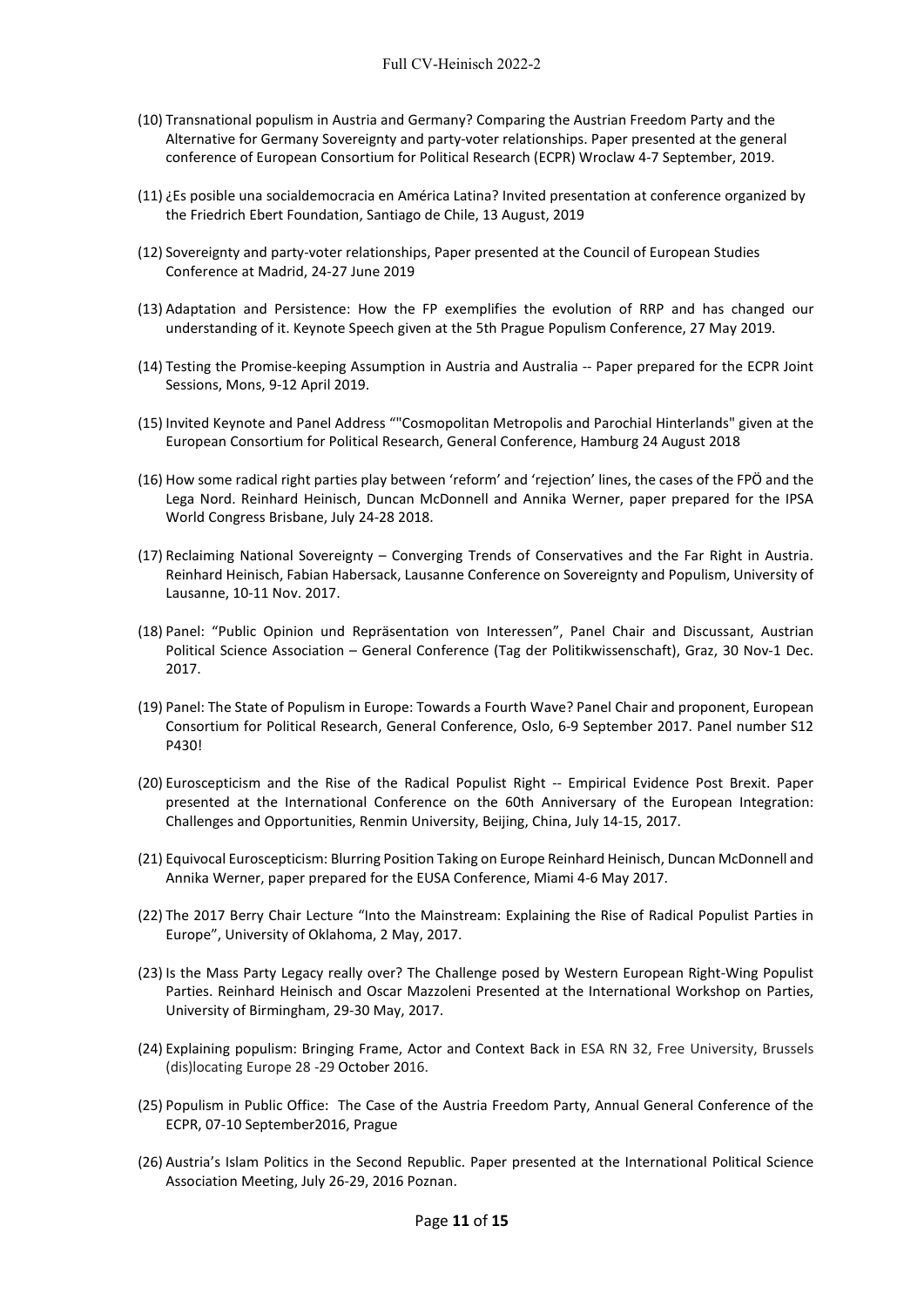(27) Populism in Public Office: The Case of the Austrian Freedom Party. Annual Conference of the European Consortium for Political Research, Prague, September 07-10, .2016

#### **OP-ED PUBLICATIONS SINCE 2015/SELECTION** (97 other articles are on file)

- (1) Der Weg zur harten Macht. Op-ed article *Die Furche* March 3, 2022
- (2) Wie die Republikaner ihren Coup planen. Op-ed article *Die Salzburger Nachrichten* January 28, 2022
- (3) Donald Trump wird ein Faktor in der US-Politik bleiben. Op-ed article *Salzburger Nachrichten* December 22, 2021
- (4) [Zensur an Unis: Die schützenswerte Rede ist die unpopuläre Rede.](https://www.derstandard.at/story/2000129650762/zensur-an-unis-die-schuetzenswerte-rede-ist-die-unpopulaere-rede) Op-ed article *Der Standard* September 15, 2021
- (5) Republikaner im Klammergriff. Op-ed article *Salzburger Nachrichten* vom May 15, 2021.
- (6) Joe Biden erklärt das Comeback der Diplomatie Op-ed article *Salzburger Nachrichten* February 2, 2021
- (7) USA: Die Geister, die man gerufen hat. Op-ed article *Der Standard* August 1,2021
- (8) Trump stürzt Republikaner in die Krise. Op-ed article *Salzburger Nachrichten* August 4, 2021
- (9) Joe Biden hat mehr Stärken als vermutet. Op-ed article *Salzburger Nachrichten* January 1, 2021
- (10) Ein Konservativer oder ein Rechtspopulist? Op-ed article Die Salzburger Nachrichten Juni 17, 2020
- (11) USA: Hochfahren mit Nebenwirkungen. Op-ed article Die Salzburger Nachrichten May 13, 2020
- (12) Ein Populist und die Pandemie. Op-ed article *Salzburger Nachrichten* April 15, 2020
- (13) Kritik der moralischen Ökonomie. Op-ed article *Wiener Zeitung* May 2, 2020
- (14) Hilft Corona gegen Trumps Wiederwahl? Op-ed article *Salzburger Nachrichten* March 18, 2020
- (15) US-Wahl: Trump schlagen, aber wie? Op-ed article *Die Furche* March 13, 2020
- (16) Trump-Impeachment: Die lückenhafte Verfassung der Vereinigten Staaten. Op-ed article *Der Standard* September 8, 2019.
- (17) "Trumps Chancen auf Wiederwahl stehen gut" Op-ed article *Der Standard* Februar 20, 2019 https://www.derstandard.de/story/2000098247047/trumps-chancen-auf-wiederwahl-stehen-gut
- (18) "Die Spielregeln der Midterm-Elections" Op-ed article *Der Standard* November 4 2018 <https://derstandard.at/2000090630478/Die-Spielregeln-der-Midterms>
- (19) "Den Populismus zu erklären versuchen vier aktuelle Ansätze" Blog -- *Der Standard*, Oktober 30, 2018. [https://derstandard.at/2000089995465/Den-Populismus-erklaeren-versuchen-vier-aktuelle-](https://derstandard.at/2000089995465/Den-Populismus-erklaeren-versuchen-vier-aktuelle-Ansaetze)[Ansaetze](https://derstandard.at/2000089995465/Den-Populismus-erklaeren-versuchen-vier-aktuelle-Ansaetze)
- (20) Wie kann man sich den Populismus erklären? Sogar die Politikwissenschaft hat damit Probleme -– Blog -- *Der Standard*, Oktober 30, 2018. derstandard.at/2000089123691/Wie-kann-man-sich-den-Populismus-erklaeren-Auch-die-Politikwissenschaft
- (21) Was ist eigentlich Populismus? *Der Standard* Wissenschaftsblog -- April 19, 2018. https://derstandard.at/2000077878580/Was-ist-eigentlich-Populismus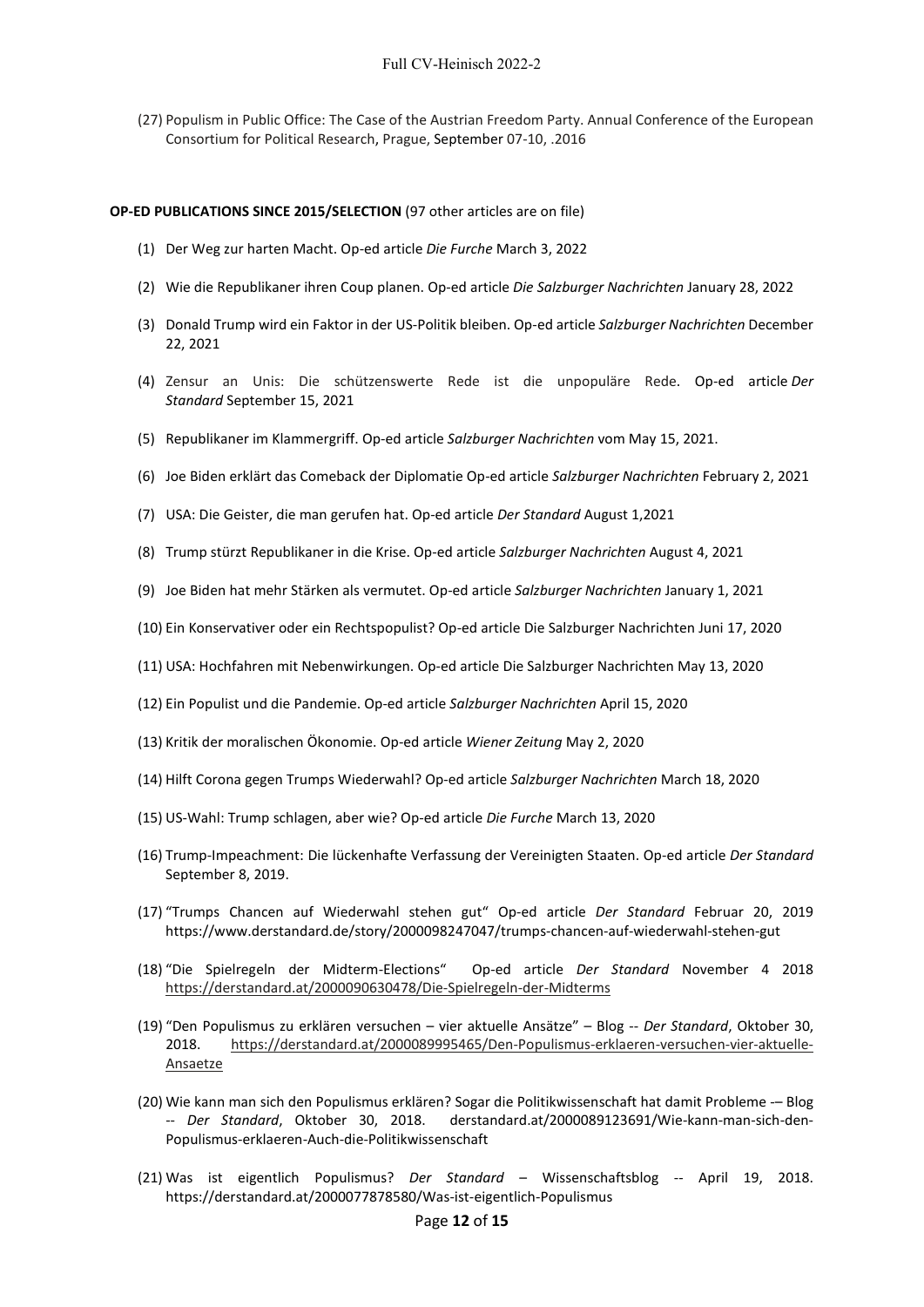- (22) "Donald Trump gekommen, um zu bleiben." Op-ed article *Der Standard* March 1, 2017 https://derstandard.at/2000053414879/Donald-Trump-gekommen-um-zu-bleiben
- (23) "Wohin geht die Reise?" Op-ed article *Wiener Zeitung,* December 31, 2016 http://www.wienerzeitung.at/themen\_channel/wz\_reflexionen/vermessungen/864657\_Wohin-gehtdie-Reise.html
- (24) "A far-right president of Austria is all but inevitable" (invited op-ed) *Open Democracy* April 30, 2016: [https://www.opendemocracy.net/can-europe-make-it/reinhard-heinisch/far-right-president-of](https://www.opendemocracy.net/can-europe-make-it/reinhard-heinisch/far-right-president-of-austria-is-all-but-inevitable)[austria-is-all-but-inevitable](https://www.opendemocracy.net/can-europe-make-it/reinhard-heinisch/far-right-president-of-austria-is-all-but-inevitable)
- (25) "Darum geht es beim Konflikt zwischen Deutschland und Österreich wirklich". (invited op-ed) *Huffington Post.de*, March 4, 2016 [http://www.huffingtonpost.de/reinhard-k-heinisch/darum-streitet](http://www.huffingtonpost.de/reinhard-k-heinisch/darum-streitet-oesterreic_b_9383930.html)[oesterreic\\_b\\_9383930.html](http://www.huffingtonpost.de/reinhard-k-heinisch/darum-streitet-oesterreic_b_9383930.html)
- (26) "Im Schatten von Donald Trump." Op-ed article *Wiener Zeitung,* October 3, 2015 *[http://www.wienerzeitung.at/themen\\_channel/wz\\_reflexionen/vermessungen/777789\\_Im-Schatten](http://www.wienerzeitung.at/themen_channel/wz_reflexionen/vermessungen/777789_Im-Schatten-von-Donald-Trump.html)[von-Donald-Trump.html](http://www.wienerzeitung.at/themen_channel/wz_reflexionen/vermessungen/777789_Im-Schatten-von-Donald-Trump.html)*
- (27) with Farid Hafez "Islam und Demokratie" *Wiener Zeitung,* October 31, 2015 *[http://www.wienerzeitung.at/themen\\_channel/wz\\_reflexionen/vermessungen/783380\\_Islam-und-](http://www.wienerzeitung.at/themen_channel/wz_reflexionen/vermessungen/783380_Islam-und-Demokratie.html)[Demokratie.html](http://www.wienerzeitung.at/themen_channel/wz_reflexionen/vermessungen/783380_Islam-und-Demokratie.html)*
- (28) "Anti-Politik" Op-ed article *Wiener Zeitung,* September 10, 2015 http://www.wienerzeitung.at/themen\_channel/wz\_reflexionen/vermessungen/775295\_Anti-Politik.html

#### **ORGANIZATION OF WORKSHOPS, PANELS, CONFERENCES (2017-2021)**

- 2021 Panel (organized) *Populism Data Panel: Do better data and new methods yield the relevant answers?* Coucils of European Studies, General Conferece, online
- 2021 Co-Director Workshop on *New Frontiers in Democracy Research: Tackling a Conceptual and Methodological Impasse* at the ECPR Joint Sessions, online
- 2020 Panel (organized): *Radical Populism and Democracy – Reconceptualizing a complex Relationship with new Theorizing and New Empirical Evidence*, ECPR, General Conferece,online
- 2019 *Re-conceptualizing Sovereignty and its Linkages to Radical Populism*, Research Presentation and Visiting fellowship GESIS, Cologne
- 2018 Invited Keynote and Panel Address *Cosmopolitan Metropolis and Parochial Hinterlands* at the ECPR, General Conferece, Hamburg
- 2018 Salzburg-Lausanne Conference on Populism and Territory, (co-organization), Salzburg, April 15-17, 2018
- 2017 *Euroscepticism and the Rise of the Radical Populist Right Post Brexit*;. Keynote presented at the International Conference on the 60th Anniversary of the European Integration: Challenges and Opportunities, Renmin University, Beijing, China, July 14-15, 2017.
- 2017 The Berry Chair Lecture *Into the Mainstream: Explaining the Rise of Radical Populist Parties in Europe*, University of Oklahoma,.
- 2017 *Is the Mass Party Legacy really over? The Challenge posed by Right-Wing Populist Parties*. Invited research lecture, University of Birmingham.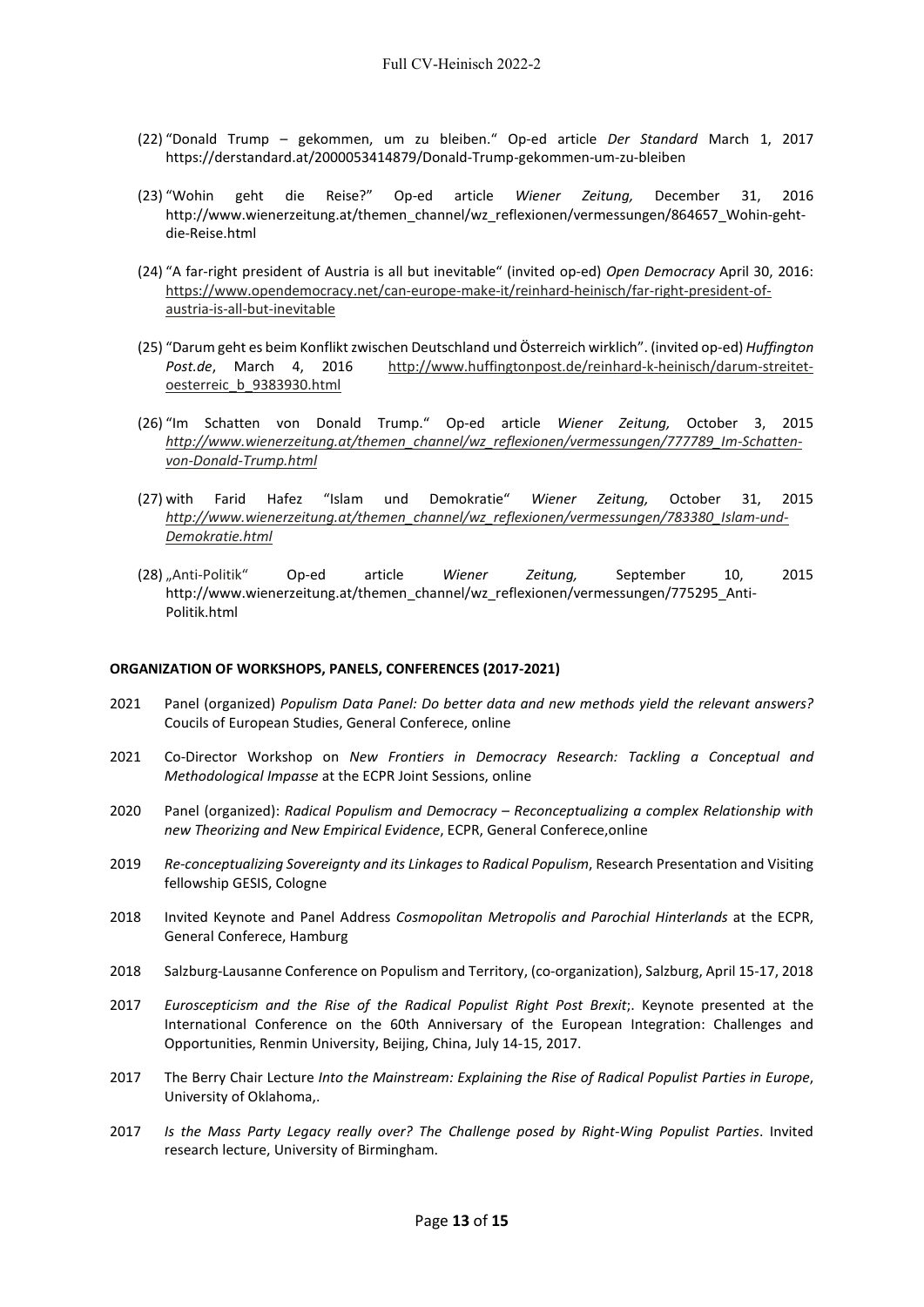- 2017 Austrian Political Science Association-Graduate Conference, (direction, co-organization), Graz, November 30 - December 1,2017.
- 2016 Austrian Political Science Association-Graduate Conference, (direction, co-organization), Vienna November 24-26.2016

#### **MEDIA WORK – TV COMMENTARY**

- Interview Partner International News/English (selection): *BBC, Washington Post, ZDF, ARD; BR; NKH, ABC, BBC, CNN, Christian Science Monitor, Le Soir, Huffington Post, NPR* (USA), *TV5, Monocle Radio* (London), *Deutsche Welle, , Vima* (Greece), *The Day* (Ukraine), *Lidové* (Czech Republic), *Cesky rozhlas Plus* (Czech Radio), *RTVS* (Slovak radio), *Chinese/CCTV.*
- Commentator News Outlets/German language (selection): *Zeit im Bild I, II, III, ORF- Special Broadcasts, ORF-Offen Gesagt, ORF-Am Runden Tisch, ORF-Club 2, ORF-Im Zentrum, ORF-Salzburg, ORF-Wien, ORF-Kärnten, ORF-Ö1, ORF-FM4, 3Sat, Servus TV News, Servus-TV-Talk im Hangar, Puls 4, Krone-TV, Oe24, Open Democracy, Huffington Post, Foreign Affairs, BR, ARD, Die Presse, Kurier, Salzburger Nachrichten, Kronenzeitung Der Standard, Kärntner Woche, Kleine Zeitung, Deutschlandfunk, Die Zeit, Der Spiegel*

#### **TEACHING HISTORY – RECURRING COURSES TAUGHT**

#### **St. Lawrence University, USA (1985-86, 1988-89)**

- Soviet and East European Politics and History
- European Political Sociology

## **Michigan State University, USA (1989-94)**

- Introduction to Comparative Politics
- Introduction to International Relations
- Introduction to Research Methods in Political Science
- Introduction to Political Thought
- America and World Problems
- American Government -- Fieldwork/Internship Program

## **Semester at Sea Institute for Ship Board Education, USA (2000)**

- The Politics of the European Union
- Comparative European Political Systems

## **West Virginia University/Amizade, USA (2006, 2008)**

– Studying Development/Global Service Learning in Bolivia

## **University of Pittsburgh/ Johnstown, USA (1994-2009)**

- American Political Process
- Comparative Politics
- American Foreign Policy
- World Politics
- Comparative Development
- Regime Transition in Eastern Europe
- Seminar in International Human Rights
- Seminar in Comparative Social Policy
- European Union Politics
- Political Science Research
- Latin American Politics

## **University of Pittsburgh/Political Science, USA (1996-2008)**